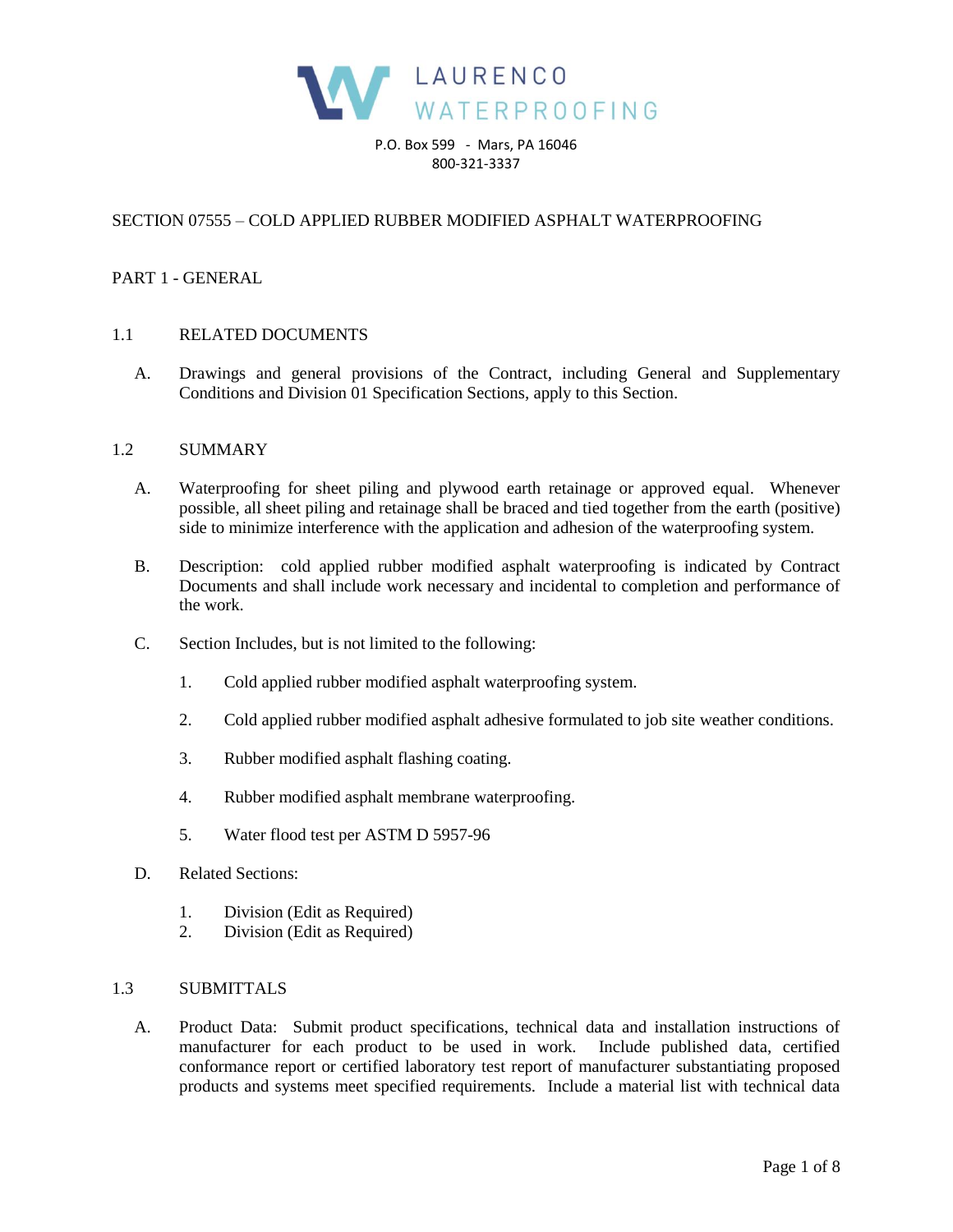

documenting location and primary function, quality and performance of each material component or system proposed for the work.

- B. Shop Drawings: Submit shop drawings for fabrication and installation of work. Indicate each material, show details of edge terminations and flashings, and treatment of joints, projections, and penetrations.
- C. Samples for Verification: For each of the following products:
	- 1. Flashing sheet.
	- 2. Field Sheet.
- D. Manufacturer's Certification: submit certification signed by waterproofing manufacturer, stipulating which waterproofing and flashing systems are proposed for use in the work, and stating installer is approved as an experienced applicator in good standing.
- E. Manufacturer's Review Statement: Submit statement, in form acceptable to Architect, signed by Contractor / Installer, stating Contract Documents, product data and shop drawings have been reviewed with qualified representatives of materials manufacturers, and are in agreement that selected materials and systems are proper and adequate for applications required, including compatibility with adjacent systems and materials.

### 1.4 QUALITY ASSURANCE

- A. Contractor Responsibilities: Contractor is solely responsible for quality assurance and control of the waterproofing work.
- B. Guarantee: Sample of special warranties/guarantees. 1. (Insert required project specific warranties/guarantees)
- C. Single Responsibility: Work shall be performed by a single installer having undivided responsibility for providing complete work, including all components and related work, and for performance and quality of waterproofing.
- D. Manufacturer Qualifications: Submit certified evidence proving specified materials have been manufactured by same source and successfully installed for a minimum of ten years on projects of similar extent and complexity.
- E. Installer Qualifications: Installer for waterproofing system shall be trained and certified (approved) by the waterproofing manufacturer in the use of the materials and equipment to be employed in the work. Submit the following;
	- 1. Certification Letter by waterproofing manufacturer as applicator of the proposed products/system.
	- 2. List of minimum of three projects using specified or similar systems and of similar scope and complexity completed within the past five years.
- F. Source Limitations: Obtain waterproofing system from single source from single manufacturer.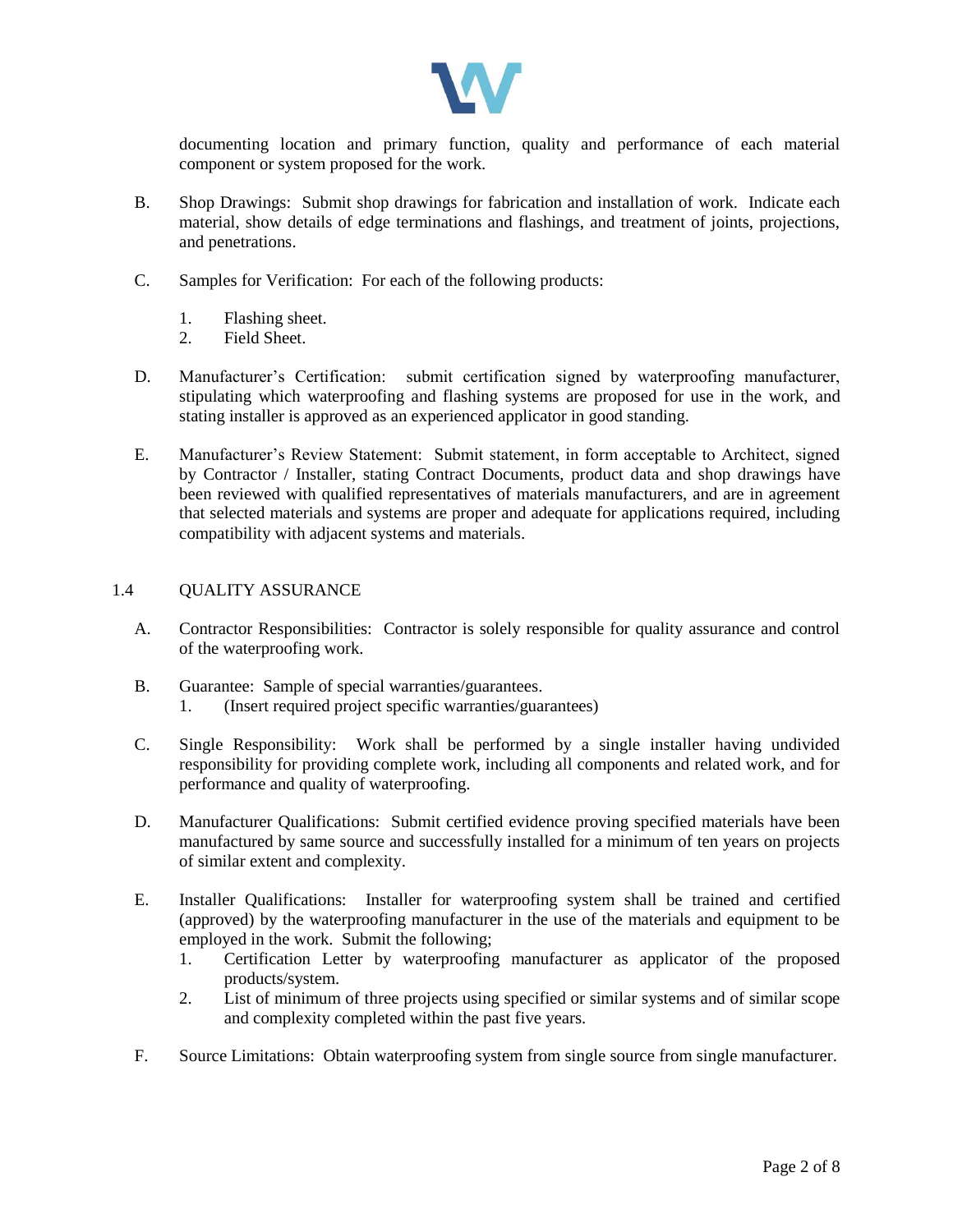

- G. Pre-installation Conference: Conduct a pre-installation meeting at project site prior to delivery of products to review conditions associated with performing the work under this Section. Meeting shall include review of construction conditions, environmental conditions, substrate conditions, and coordination required for proper installation of the work. Meeting participants shall include, but are not limited to, Architect, representative of manufacturer, installer of work, and installers of related work. Proceed with installation only when everyone concerned agrees required conditions can be provided and maintained.
- H. Manufacturer Representative: Provide services of a trained technical representative of manufacturer to advise on work and to perform other like services at the following intervals: Representative shall give preparation and installation instructions, examine substrate before installation, interim inspections at 25%, 50%, 75% and final inspection prior to placement of protection sheet and overburden.
- I. Quality Control:
	- 1. General
		- a. Owner may employ a knowledgeable Quality Control Service familiar with waterproofing materials and installation procedures to perform quality assurance and control evaluations of materials use in the work, and field quality control work during construction.
		- b. Tests, not specifically indicated to be performed at Owners expense, including retesting of rejected materials and installed work, will be performed solely at Contractor expense, with no addition to Contract Sum.

## 1.5 DELIVERY, STORAGE, AND HANDLING

- A. Deliver materials to Project site in original containers with seals unbroken, labeled with manufacturer's name, product brand name and type, date of manufacture, and directions for storing and mixing with other components.
	- 1. Handle and store waterproofing materials and place equipment in a manner to avoid significant or permanent damage to materials or substrate.
- B. Protect waterproofing materials from damage, direct sunlight, moisture, soiling, and other sources. Store in a dry location. Do not allow materials to become wet, soiled, and covered with ice and snow. Meet manufacturer precautions and recommendations for protection.

#### 1.6 PROJECT CONDITIONS

- A. Environmental Limitations: Apply waterproofing within the range of ambient and substrate temperatures recommended by system manufacturer.
- B. Surfaces to be waterproofed shall be surface dry; clean and free of dirt, excess oils, with no animal fats, silicates or silicones present; and shall have no sharp projections or depressions.
- C. All projections shall be cut-off and depressions filled or treated with butyl sealant tape and mastic to present a reasonably flat surface.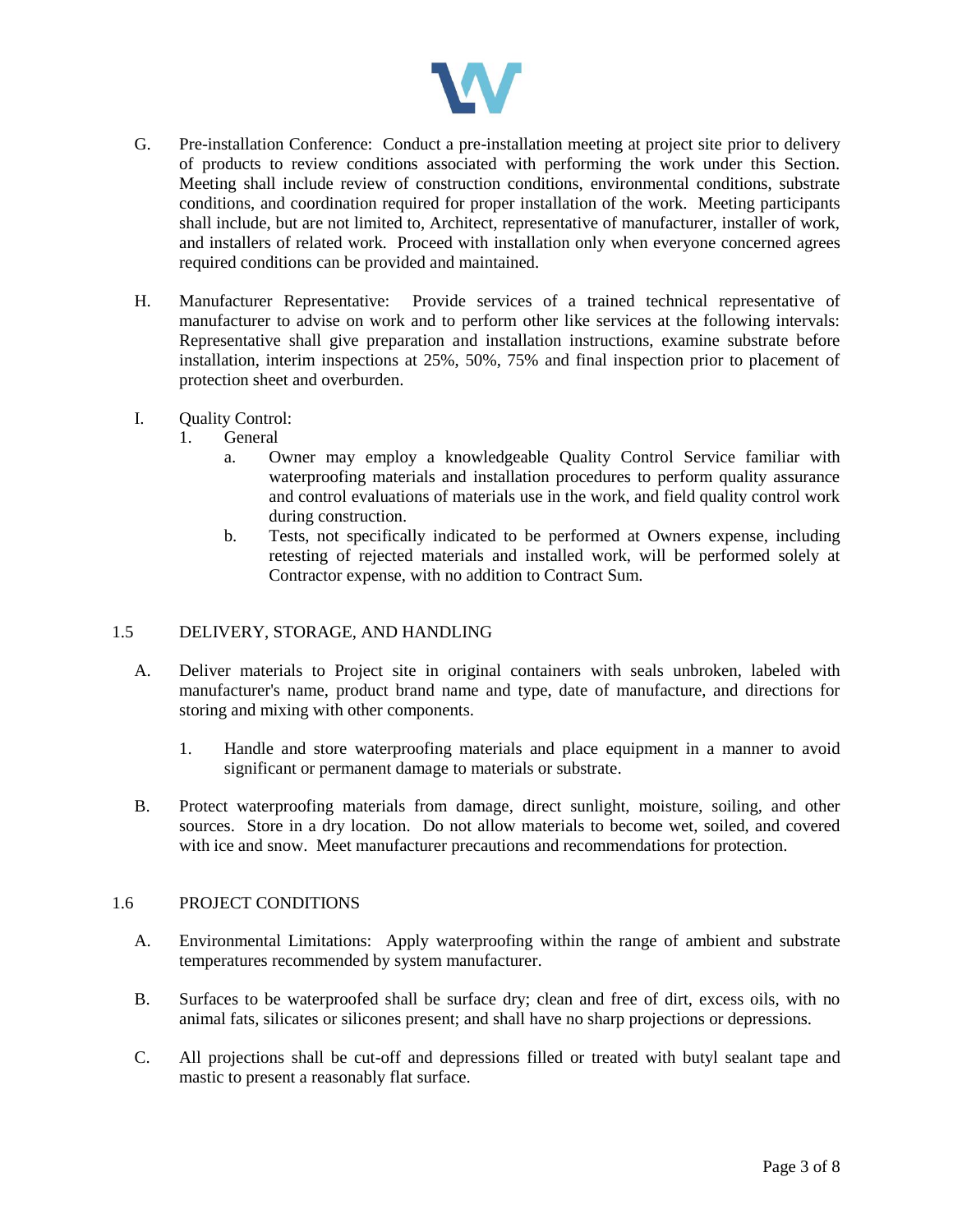

D. Ventilation shall be provided for all confined areas.

## 1.7 GUARANTEE

- A. Special Guarantee: Manufacturer's standard form in which manufacturer agrees to repair or replace waterproofing that does not remain watertight within specified Guarantee period.
	- 1. Guarantee, the manufacturer, shall extend repair and replacement of waterproofing work which leaks water and otherwise fails to perform as required within guarantee time period due to failure of materials and workmanship. Guarantee shall include removal and replacement of other materials and work covering waterproofing, to extent required to repair and replace waterproofing work, which shall be responsibility of Contractor.
	- 2. GUARANTEE Period: **XX**-Years from date of Substantial Completion.

# PART 2 - PRODUCTS

### 2.1 WATERPROOFING MEMBRANE

- A. System: A rubber modified asphalt to form the various 2 ply waterproofing sheet and adhesive assemblies.
	- 1. Products: Subject to compliance with requirements, **provide the following**:
		- a. Laurenco Waterproofing System as Manufactured by FBC Chemical Corp. Mars PA.
- B. Cold Adhered Woven glass Fabric Reinforced Waterproofing Sheet, Type 101: Composed of woven glass fabric (ASTM D 1668-97), filmed to 52 mils plus or minus 10% with asphalt, neoprene, butyl and other appropriate rubbers, ultra-violet ray inhibitors and rubber cure agent to form a prefabricated waterproofing sheet which together with appropriate formulations permit installations in temperature ranging from 0 to 125 degrees F.
	- 1. Acceptable Product: Laurenco Waterproofing Membrane
- C. Modified Asphalt Adhesive: Description, Proprietary neoprene/butyl rubber modified asphalt with appropriate fillers for Ultra-Violet Ray resistance and bulking capabilities to meet or exceed ASTM D 4479, Type 1 and required V.O.C. and E.P.A. requirements to be used to adhere the specified insulations and protection boards and to adhere and coat the Laurenco Waterproofing Sheet for a cold application.
	- 1. Acceptable Product: Laurenco Adhesive
- D. Cold Applied Rubberized Flashing Coating for use as a top protective coating for flashings, tieoffs and other terminations; trowel grade viscosity.
	- 1. Acceptable Product: Laurenco Rubberized Flashing Coating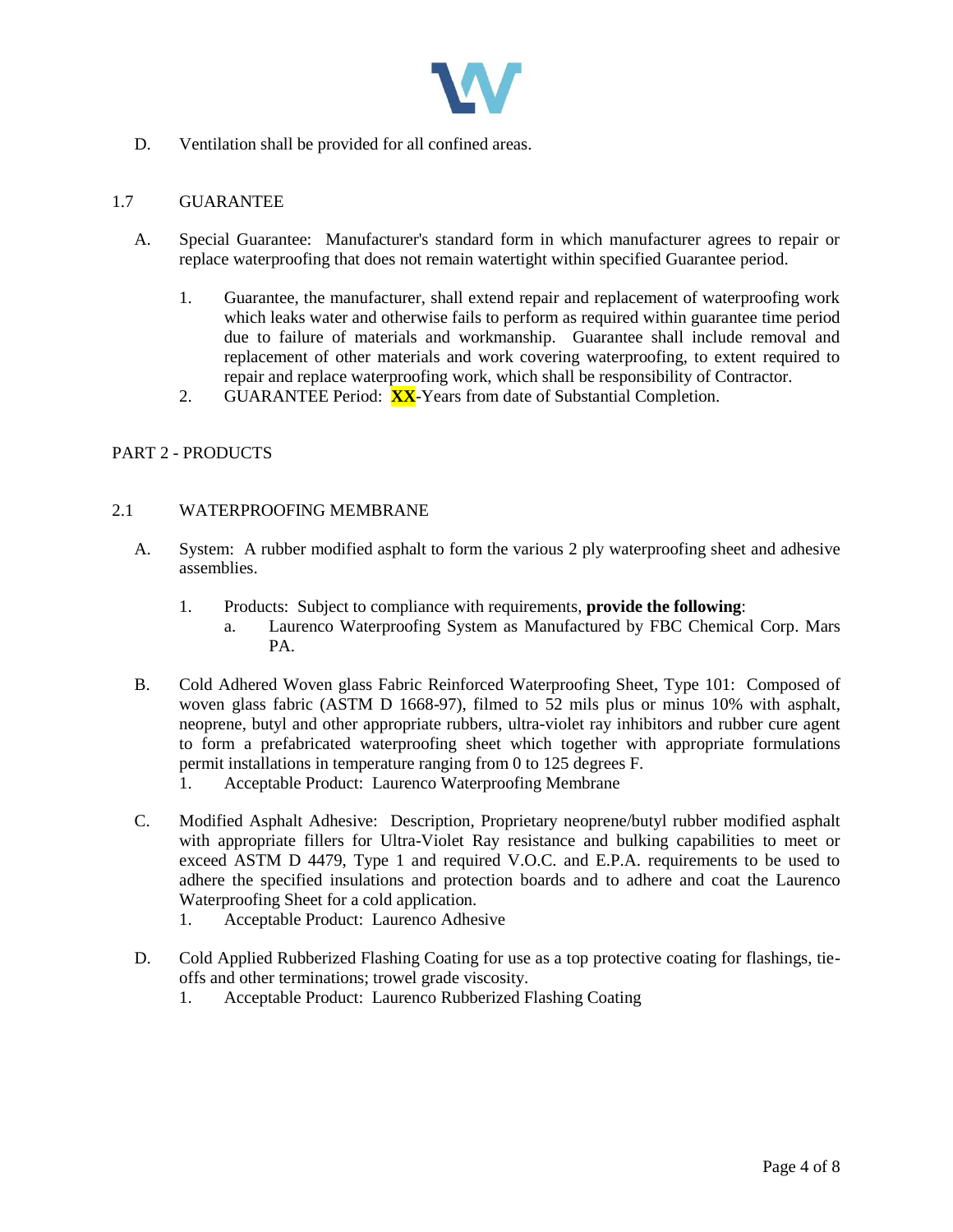

## 2.2 AUXILIARY MATERIALS

- A. Cold Applied Butyl Sealant Tape (as a flexible joint seal for control, shrinkage joints and as a component part of the Laurenco Styled Expansion Joint Assemblies). Description: Color, black and supplied in ribbon or square design in rolls with silicone coated release paper and consisting of butyl rubber modified with Ultra-Violet ray inhibitor, etc, with talc as a filler. Meets requirements of A.C.I. 504 and ASTM E 1783.
	- 1. Acceptable product: Laurenco Butyl Sealant Tape
- B. Expansion Joint Filler Rod: Description: Closed-cell expanded neoprene or expanded polyethylene rod, as recommended by waterproofing manufacturer for conditions of the installation. Provide in size 1 inch greater than maximum possible joint opening width and to fit with 25% compression into joint of median width.
	- 1. Acceptable Products
		- a. Laurenco Style Mushroom & Bulb Sponge Rubber Joint Filler.
		- b. Williams Products Inc., Neoprene Everlasting Joint Seals
- C. Metal Termination Bars: Manufacturer's standard, predrilled, stainless-steel or aluminum termination bars, minimum 1" by 1/8" (25 by 3 mm) thick; with anchors.
- D. Protection Course (Where required): Asphalt protection course 90 mil or 120 mil rolls.
	- 1. Acceptable Product:
		- a. Laurenco SPC (90 mil)
		- b. Laurenco PPC (120 mil)
- E. Alternate Flashing Membrane: Manufacturers proprietary cold fluid applied Polymethyl methacrylate (PMMA) flashing system.
	- 1. Acceptable Product:
		- a. Laurenco PMMA

## PART 3 - EXECUTION

## 3.1 EXAMINATION

- A. Examine substrates, areas, and conditions under which waterproofing will be applied, with Installer present, for compliance with requirements and other conditions affecting performance of the Work.
- B. Proceed with installation only after unsatisfactory conditions have been corrected.
- C. Substrate Conditions
	- 1. Substrate shall be surface dry, free of dirt and debris.
	- 2. Concrete surfaces shall have the equivalent of a wood float finish and shall be free of concrete curing compounds and form release agents containing animal fats, silicates and silicones.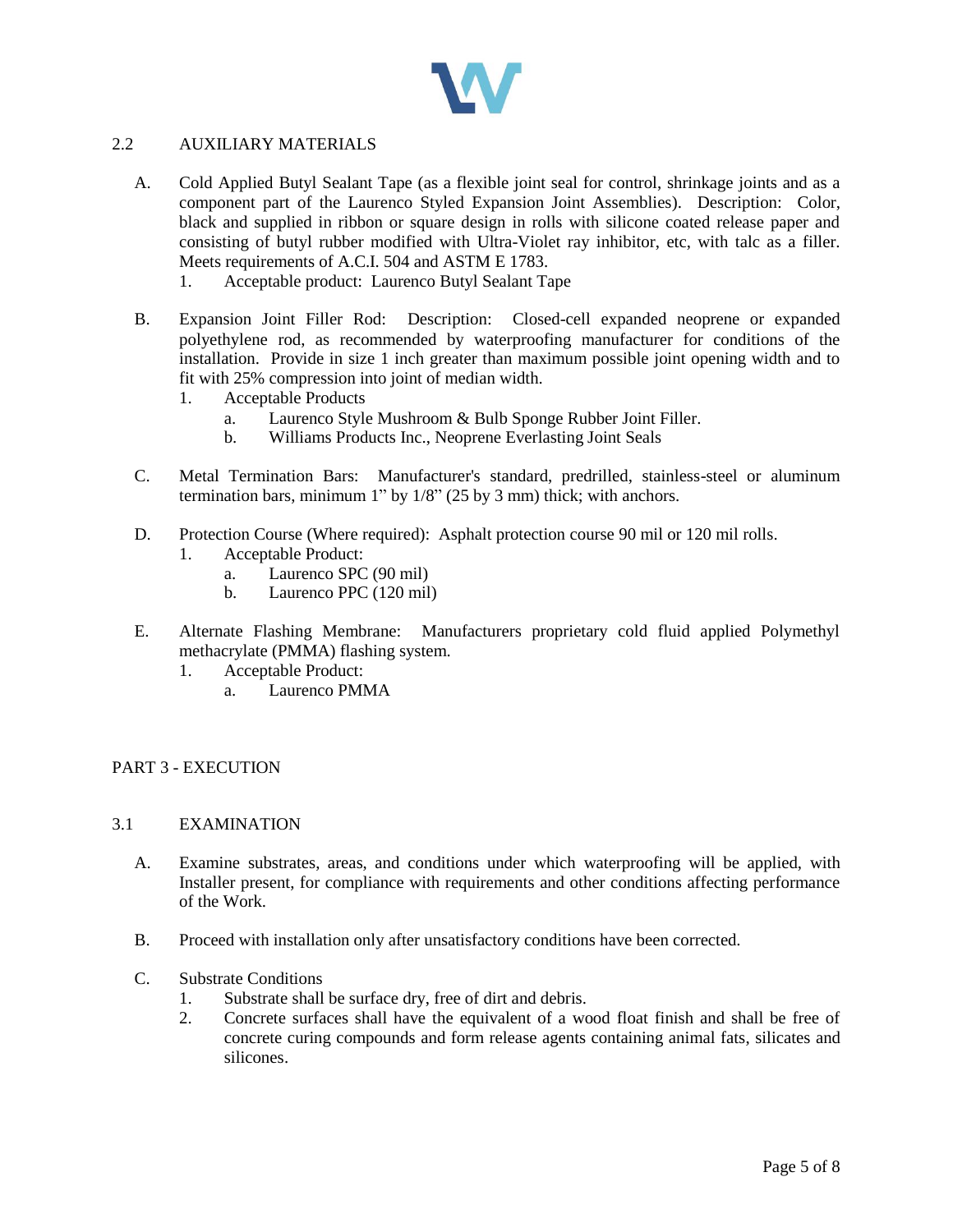

- 3. Wood substrate surfaces shall be sound and free of rotted or deteriorated wood. Areas of rotted and deteriorated decking shall be replaced. Wood deck surface shall be surface dry prior to application of specified substrate base layer for waterproofing system.
- D. Placing of waterproofing membrane constitutes acceptance of substrate conditions by installer.

## 3.2 PREPARATION

- A. Clean and prepare substrate according to manufacturer's written recommendations. Provide clean, dust-free, and dry substrate for roofing application.
- B. Substrates:
	- 1. Clean substrates to remove dirt, loose particles and deleterious matter which would impair adhesion to the substrate.
	- 2. Patch cracks and voids in accordance with requirements of waterproofing manufacturer to obtain a smooth, structurally sound surface.
	- 3. Dry substrate as required due to inclement weather and adjacent wet construction in accordance with instructions of waterproofing manufacturer.

### 3.3 INSTALLATION - GENERAL

- A. General:
	- 1. Provide waterproofing system meeting requirements of Contract Documents, as indicated by final reviewed submittals for work, and meeting instruction and recommendations of manufacturer. Consult with manufacturer for conditions not covered by printed instructions.
	- 2. Store materials off ground and covered with canvas tarpaulins. Do not use non-breathing films or black protection board panels.
	- 3. Do not use primer unless manufacturer recommends it as a corrective procedure for surface conditions.
- B. Flashing and Reinforcement: Install all flashings and reinforcements prior to application of waterproofing to meet details and instruction of manufacturer for each condition, and not less than indicated on Drawings and following. Each flashing and reinforcement condition shall be a minimum of 2-plies of waterproofing adhered and coated with adhesive.
	- 1. Lagging substrate shall have polymer modified asphaltic protection course mechanically attached prior to the application of flashing materials. Flashing membrane shall extend onto horizontal surface a minimum of 8 inches.
	- 2. All retaining anchors, wall ties, etc, which cannot be removed shall have be flashed and fully covered with the Laurenco Waterproofing System as follows;
		- a. Use multiple plies of Butyl Sealant Tape in a thickness and width of 3/8" x 3-1/2" x length and height necessary to cover. All tape to be embedded in Laurenco Adhesive.
			- 1) Install 2-plies of waterproofing membrane, first ply to extend onto main waterproofing a minimum of 2" on all sides, second ply extending beyond first ply a minimum of 2" on all sides.
	- 3. Interior & exterior corners: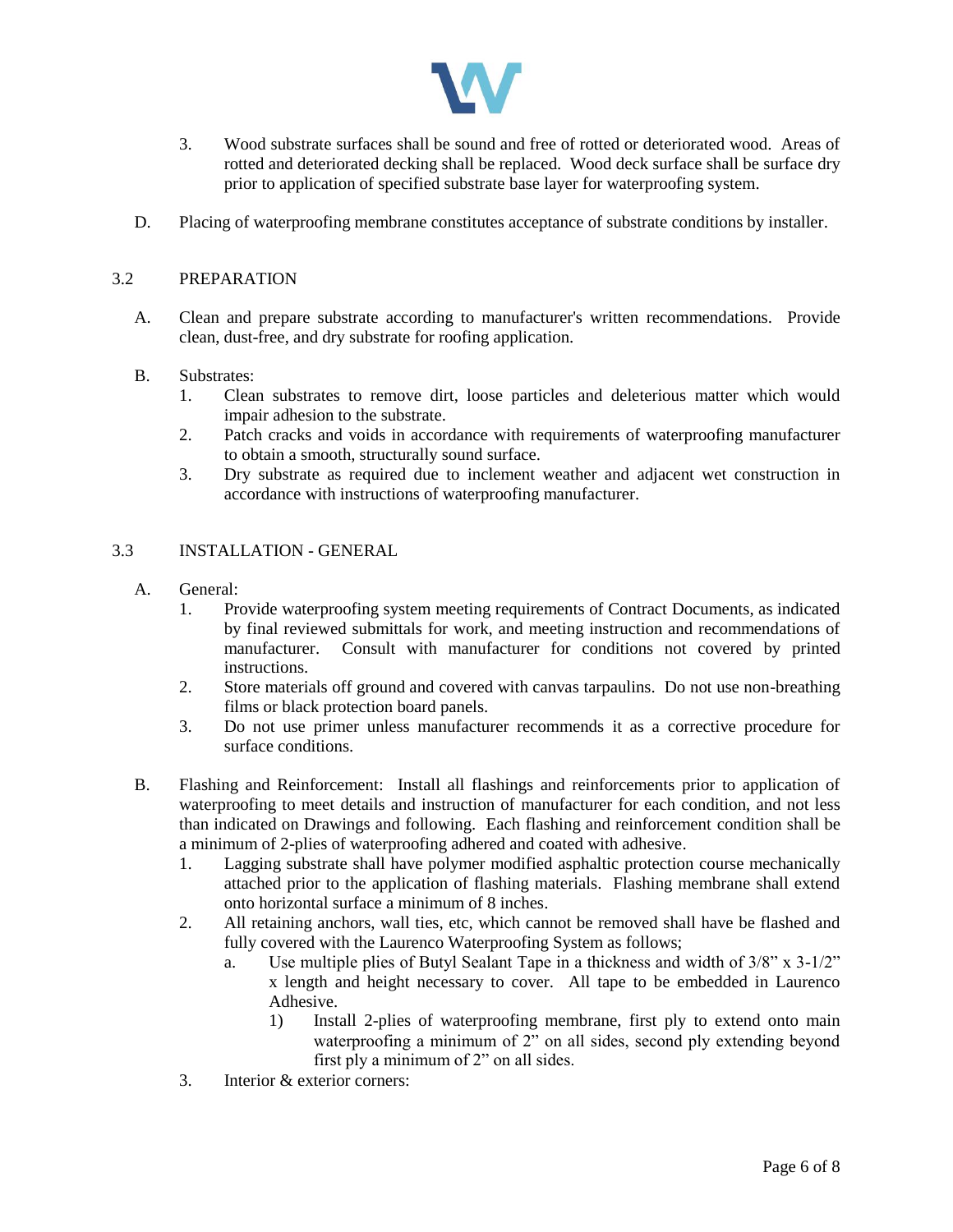

- a. Apply adhesive to corner extending out both sides a minimum 6" and to the height of lift.
- b. (All interior corners and exterior corners with open joints)
- c. Install Laurenco Flashing Sheets in accordance with Laurenco published details and specifications and in accordance with the Contract Documents and Drawings.
- 4. Transitions:
	- a. Interior Corners: At intersection of the horizontal and both vertical surfaces forming an interior corner, fully embed 1" x 1" Laurenco Butyl Sealant Tape to height of lift. Butyl tape is to be tightly fitted into corner with no voids. Install two plies of flashing sheet onto each vertical face of the interior corner each to the finish height of the lift. Extend these flashing strips onto the horizontal substrate surface 8" minimum.
	- b. Exterior Corners: At intersection of horizontal and both vertical surfaces forming an exterior corner, provide two flashing strips in the same pattern as interior corners using a square target patch slashed from center of patch to a corner to cover and seal the void in the sheet turn-out onto the horizontal surfaces. Install the corner cap seal at the end of the main flashing design 4-1/2" and 4-1/2" with a horizontal turn-out of 6" and 8" minimum. Target patch the void in the horizontal turn-out to seal. Adhere the entire waterproofing flashing sheet in the thin uniform coat of adhesive. Exterior corners with open joints are to have butyl tape installed as listed in interior corners prior to the application of flashing sheets.
- C. Cold Applied Glass Fabric Reinforced Prefabricated Rubber Modified Asphalt Waterproofing Sheet and Adhesive:
	- 1. Apply adhesive smoothly and uniformly to substrate at the rate of 1.25 to 1.5 gallons per 100 ft<sup>2</sup>. Embed first ply of waterproofing sheet vertically (wall paper pattern) using 4" side and end laps adhered in adhesive at the rate of  $\frac{1}{2}$  gallon per 100 ft<sup>2</sup>. Adhesive coat first waterproofing sheet at the rate of 0.75 to 1 gallon per 100 ft<sup>2</sup>.
	- 2. After 2-ply application, prior to the setting of rebar, forms and pouring of concrete, work is to be inspected by Laurenco Technical Representative or Laurenco Approved third party Inspection Service.

## 3.4 FIELD QUALITY CONTROL

- A. Owner (Optional) will engage a full time site representative qualified by waterproofing system manufacturer to inspect substrate conditions; surface preparation; and application of the waterproofing system; furnish daily reports.
- B. Owner (Optional) will engage qualified testing agency to observe flood tests and to determine and report leaks.
- C. Flood Testing: Flood test each area for leaks, according to recommendations in ASTM D 5957, after completing installation, but before overlaying construction is placed. Install temporary containment assemblies, and flood with potable water.
	- 1. After flood testing, repair leaks, repeat flood tests, and make further repairs until system installation is watertight.